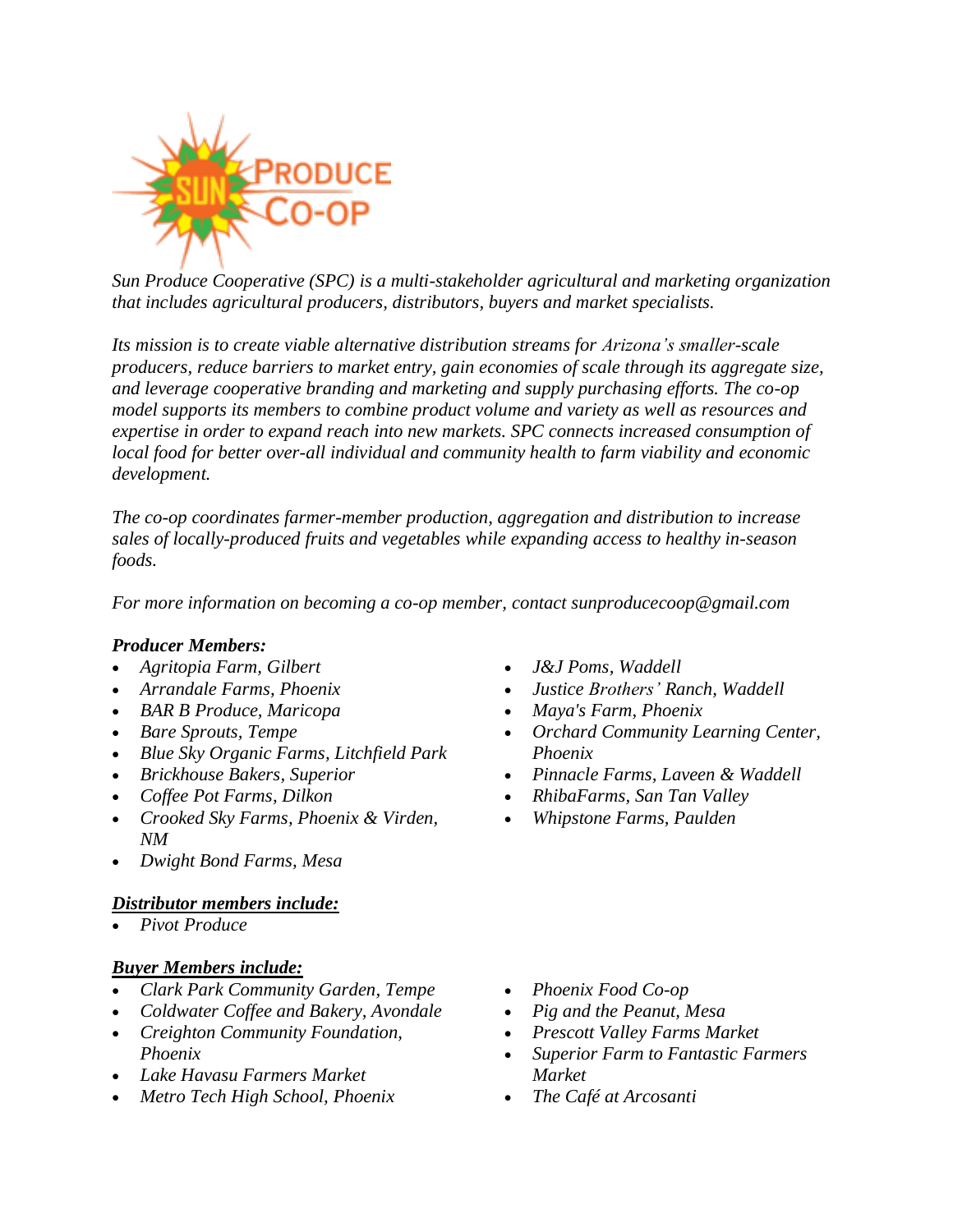• *Tracy Dempsey Originals, Tempe*

# *Food and Agricultural Marketing Expert members (FAME) include:*

- *Carol Diemer, Maricopa County Cooperative Extension – AZ Health Zone*
- *Marina Gallardo, Maricopa County Cooperative Extension – AZ Health Zone*
- *Cindy Gentry, Maricopa County Dept. of Public Health*
- *Chris George, Third Acre Farm*
- *Rachel Gomez Acosta, Concordia Charter School*
- *Stewart Jacobson, AZ Dept. of Agriculture*
- *Anthony Kamson, Kamson Financial*
- *Maricopa County Cooperative Extension – AZ Health Zone*
- *John Penry, Penry Consulting*
- *Kate Radosevic, Arizona Food Bank Network*
- *Tearsa Saffell, Creighton Community Foundation*
- *Richard Starling, AZ Cooperative Initiative / AZ Community Land Trust*

### *Partners and additional farms supporting the co-op include:*

- A*[guiar Farm,](https://m.facebook.com/story.php?story_fbid=10156799994182039&substory_index=0&id=179696157038) Paulden*
- *Arizona Farm to School [Network](https://www.azed.gov/hns/azf2s/)*
- *[Blooming](https://www.prescottfarmersmarket.org/meet-the-farmers/blooming-reed-farm/) Reed Farm, Paulden*
- *Blue [Watermelon](http://www.slowfoodphoenix.org/schoolwork/) Project*
- *[Crow's](http://www.crowsdairy.com/) Dairy, Buckeye*
- *Dennis Hudson, Maricopa*
- *Desert Fruit Farms, Yuma*
- *[Hypha Farm,](https://www.hyphafoods.com/) Phoenix*
- *Isam Farms, Phoenix*
- *Jesus Najera Rueda, Phoenix*

# *Through Orchard Community Learning Service:*

• *[Green Valley Pecans](https://www.greenvalleypecan.com/)*

# *Through Pivot Produce*

- *[Arivaca Community Garden](https://www.facebook.com/Arivaca-Community-Garden-226990994070256/)*
- *[Aravaipa Farms](https://www.aravaipafarms.com/)*
- *[Beck's Best Eggs](https://pivotproduce.localfoodmarketplace.com/Producer/61ec8403-b5e6-4b77-8e40-368f41c204e0)*
- *[Briggs and Eggers Orchard](https://briggs-eggers.com/)*
- *[BKW Farms](https://www.bkwazgrown.com/)*
- *[Dreamflower Garden](https://www.dreamflowergarden.com/)*

# *Where you can find SPC products:*

- *[Amadio Ranch](https://amadioranch.com/)*
- *[Arcosanti Cafe](https://www.arcosanti.org/cafe/)*
- *[Arizona Wilderness Brewing Co.](https://azwbeer.com/)*
- *[AREA Farms](https://areafarmsarizona.com/)*
- *[LEHR Innovations,](https://www.facebook.com/lehrurbanhomestead/) Tempe*
- *Local First [Arizona](https://www.localfirstaz.com/)*
- *Maricopa [Community](https://my.maricopa.edu/get-involved/sustainability) Colleges*
- *Maricopa County Cooperative Extension*
- *Pinnacle [Prevention](http://www.pinnacleprevention.org/)*
- *[Project](https://www.projectrootsaz.org/) Roots*
- *Ramona Farms, Sacaton*
- *[Unlimited Potential](https://www.unlimitedpotentialaz.org/)*
- *[Vilardi Gardens](http://www.vilardigardens.com/)*
- *Vitalyst Health [Foundation](https://vitalysthealth.org/)*
	- *[Forever Yong Farm](https://www.foreveryongfarms.com/)*
	- *[San Xavier Farm Co-op](https://www.sanxaviercoop.org/)*
	- *[University of Arizona Controlled](https://ceac.arizona.edu/)  [Environment Agricultural Center](https://ceac.arizona.edu/)*
	- *[Wild Jaguar Project](https://www.northernjaguarproject.org/)*
- *[Banner Health Farm Bag Program](https://sunproducecoop.csaware.com/farm-fresh-at-bumcp-C22241)*
- *Best [Farmers](https://www.facebook.com/bestfarmersmarketphoenix) Market*
- *Brick House [Bakers](https://www.facebook.com/brickhousebakerssuperior/)*
- *Buena Vida [Bodega](https://buenavidabodega.com/)*
- *[Chadwick's Urban Market](https://www.chadwicksurbanmarket.com/)*